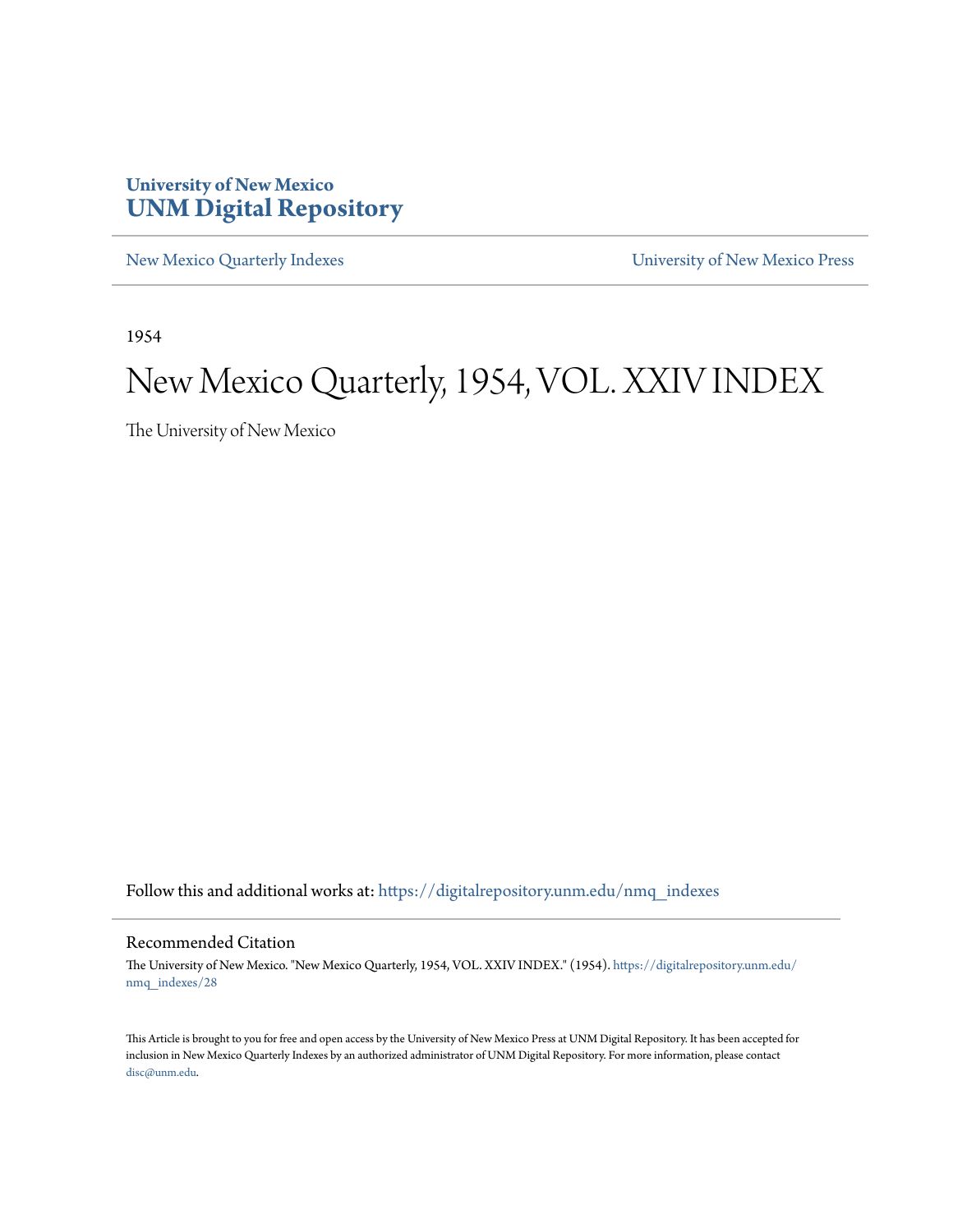# TITLE: NEW MEXICO QUARTERLY

## VOLUME: 24

Spring 1954-Winter 1954-55 DATE:

University Microfilms, Ann Arbor, Michigan, 1954

# CURRENT PERIODICAL SERIES

# PUBLICATION NO.: 216

## ISSUES: 1-4

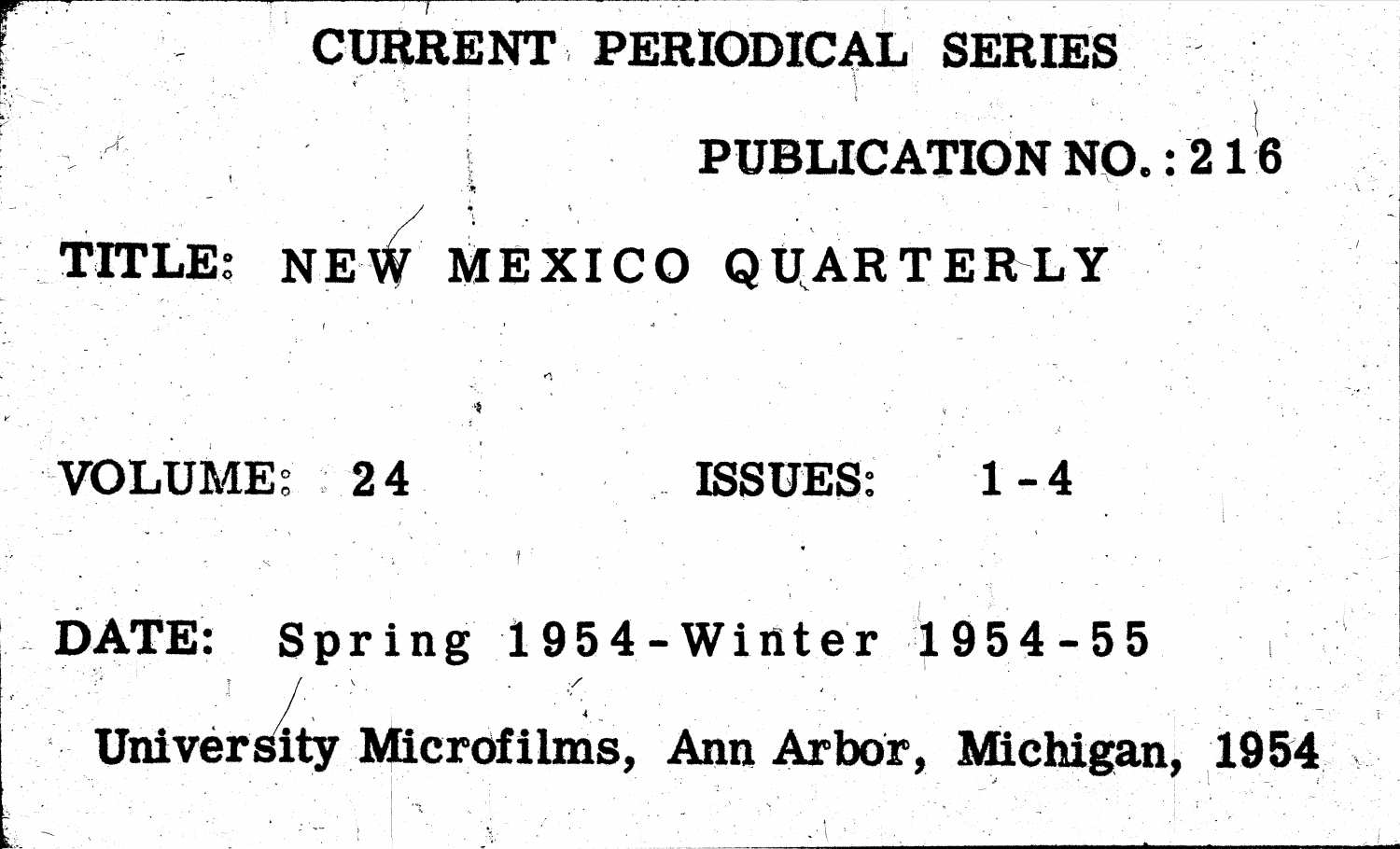### New Mexico Quarterly

#### VOL. XXIV

### Index

#### ARTICLES

Astorg, Bertrand d'. The Death of Audre Gide (tr. by Dorothy Brown Aspinwall), 79

Ellis, Florence Hawley. Santeros of Tome (Comment), 346

Honig, Edwin. Edmund Wilson's Chronicles (Books and Comment), 99

Horgan, Paul. Collective Memory: XVIth-Century Spain, 264

Husband, John Dillon. Some Readings in Recent Poetry (Books and Comment), 444

Kaplan, Charles. Eliot Among The Nightingales: Fair and Foul (Comment), 223

Katz, Leslie. Notes on the Paintings (Art Feature), 160

Kerrigan, Anthony. "Sorrow or Nothingness" (Books and Comment). 330

Ochshorn, Myron. The Love Song of Dylan Thomas, 46

Olson, Charles. Dear Editor: (Comment), 112

Scott, Winfield Townley. John Wheelwright and His Poetry, 178

Spier, Leslie. Some Aspects of the Nature of Culture, 301

Telberg, Val. My Work in My Medium (Art Feature), 71

"Thersites." Private Views (Comment), 220

Wagner, Geoffrey. On Kenner's Wyndham Lewis (Books and Comment), 457

#### **STORIES**

Borges, Jorge Luis. Death and the Compass (tr. by Anthony Kerrigan), 251

Bowen, True. The Moment of Truth, 290

Calhoun, Lorraine Nauss. The Annual Picnic, 165

Casey, Calvert. The Walk, 407

Curley, Daniel. The Day of the Equinox, 131

Foote, Ellis. A Day for the Rain, 197 Granat, Robert. The Price of Candy, 421 Huish, Leonard. The Water Skin, 66 Lee, Lawrence L. The Death of the Herò, 391

Lippman, Bertram. A Female Offender, 369

McCoy, Esther. The Best Chess in Cuernavaca, 322

Neiman, Gilbert, Death in the South, o Richard, Jerry. Drowning, 85

Saul, George Brandon. What Came of an Argument, 153

#### POETRY

Andrade, Jorge Carrera. Return Voyage (tr. by Lysander Kemp), 298 Booth, Philip. Catwise, 438 Corman, Cid. Verklarung, 436 Feldman, Irving. Flood,75

Husband, John Dillon. By Day or Week, 75

Hutchinson, Robert, From the Doorway, 146; Song, 147; At the Intersection, 147; The Gingerbread House, 148; To a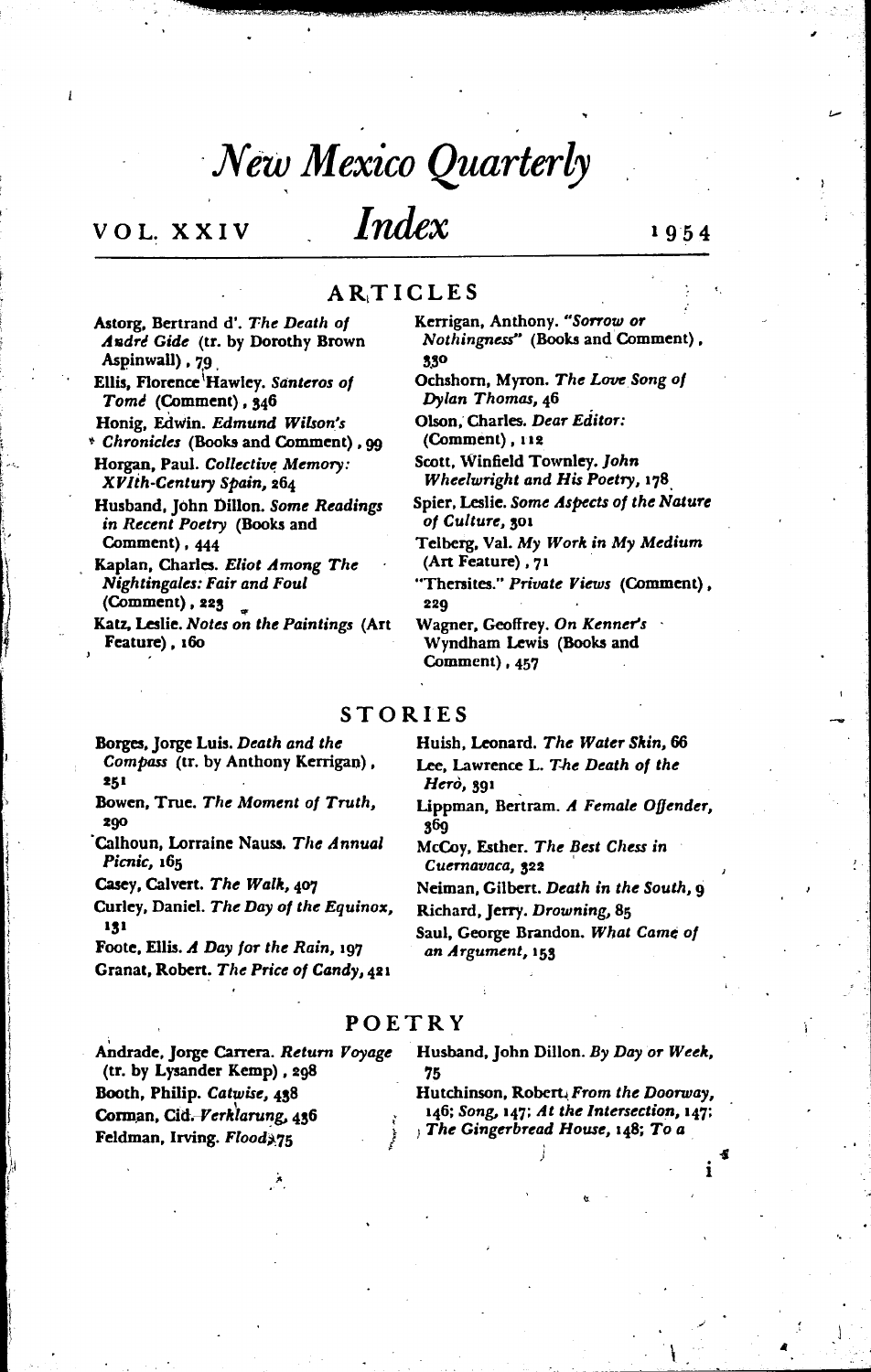Girl Making up the Fifth Grade, 148; After the Witch's Cave, 149; The Surviving, 150; Chamber Music, 181; The Guardians, 151 (Appreciation by John Dillon Husband. Poet Signature, , XVIII, 145-152)

Kemp, Lysander. She Moos, We Play, 74; The Hunt, 74; Are We Then So Serious?, 441

Roy, Jamini. 4 half-tone reproductions. With biographical note. Guest Artist, XXII, Winter

Santos. 4 half-tone reproductions. With essay by Florence Hawley Ellis. **Comment. Autumn** 

Sparhawk-Jones, Elizabeth. 6 half-tone

#### INDEX

Kroll, Ernest. Fog and Sleep, 439

Sassoon, Babette. Anniversary, 437; Anger and Quiet, 437

Scott, Winfield Townley. The Long Party, 73

Siegel, Eli. The Unbrought Me: Henry James Dearly Suffuses, 443

Swenson, May.  $\cal{M}$  Loaf of Time, 439

#### **ART FEATURES**

reproductions. With essay by Leslie Katz. Guest Artist, XX, Summer

Tamayo, Rufino, 8 half-tone reproductions. With biographical note. Guest Attist, XXI, Autumn

Telberg, Val. 6 half-tone reproductions. With essay by Mr. Telberg. Guest Artist, XIX, Spring

#### **SECTIONS**

The Editor's Corner (Kenneth Lash), 5. 6; 128, 130, 243; 248, 364; 367, 368

**BOOKS AND COMMENT** 

#### **BOOKS REVIEWED**

- 1. Abrahms, H. H. The Mirror and the Lamp (1953), 215
- 2. Bode, Carl. The Sacred Seasons  $(1953)$ , 452
- 3. Buber, Martin. At the Turning  $(1952), 217$

4. Carreño, José Suárez. The Final Hours (1954), 342

5. Colum Padraic. The Vegetable Kingdom (1954), 451

6. Eberhardt, Richard. The Undercliff  $(1953)$ , 447

7. Garrigue, Jean. The Monument Rose  $(1953) . 454$ 

8. Hoffman, Frederick J. & Harry T. Moore'(eds). The Achievement of D. H. Lawrence (1953), 106

9. Hughes, Dorothy. The Green Loving  $(1953)$ , 453

10. Kenner, Hugh. Wyndham Lewis  $(1954)$ , 457

A Guide to the Literature of the Southwest (Genevieve Porterfield) XLVIII, 115; XLIX, 232; L; 354

11. Kroll, Ernest. Cape Horn and Other Poems (1952), 452

- 12. Langer, Susanne K. Feeling and Form  $(1955)$ ,  $466$
- 13. Larsen, Egon. An American in Europe (1953), 468

14. Logue, Christopher. Wand and Quadrant (1953) , 454

15. McKay, Claude. Selected Poems of Claude McKay (1953), 454

- 16. Muir, Edwin. Collected Poems of Edwin Muir (1953) . 453
- 17. Radin, Paul, African Folktales and Sculpture (1952), 220
- 18. Rexroth, Kenneth. The Dragon and the Unicorn (1952), 448
- 19. Roethke, Theodore. The Waking: poems 1933-1953 (1953), 446

20. Rubin, Louis D. Jr., and Robert D. Jacobs (eds). Southern Renascence: the Literature of the Modern South  $(1953), 109$